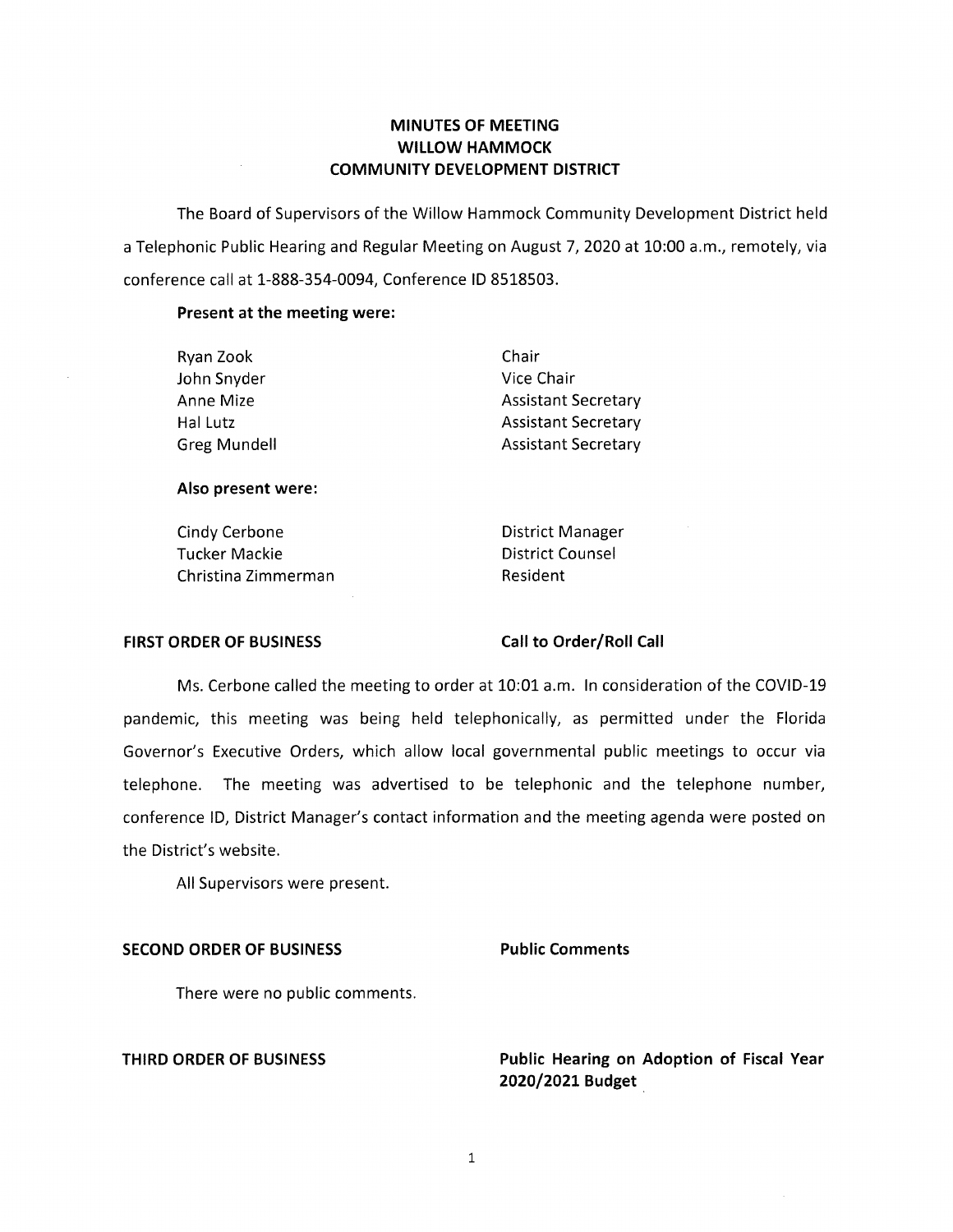### **A. Proof/ Affidavit of Publication**

The affidavit of publication was included for informational purposes.

**B. Consideration of Resolution 2020-09, Relating to the Annual Appropriations and Adopting the Budgets for the Fiscal Year Beginning October 1, 2020, and Ending September 30, 2021; Authorizing Budget Amendments; and Providing an Effective Date** 

Ms. Cerbone presented Resolution 2020-09. She reviewed the proposed Fiscal Year 2021 budget line item increases, decreases and adjustments over the Fiscal Year 2020 budget and the reasons for any changes.

**MOTION by Mr. Zook and seconded by Ms. Mize, with all in favor, the**  Public Hearing was opened.

No members of the public spoke.

**On MOTION by Mr. Zook and seconded by Ms. Mize, with all in favor, the Public Hearing was closed.** 

**On MOTION by Mr. Zook and seconded by Ms. Mize, with all in favor, Resolution 2020-09, Relating to the Annual Appropriations and Adopting the Budgets for the Fiscal Year Beginning October 1, 2020, and Ending September 30, 2021; Authorizing Budget Amendments; and Providing an Effective Date, was adopted.** 

**FOURTH ORDER OF BUSINESS Consideration of Resolution 2020-10, Making a Determination of Benefit and Imposing Special Assessments for Fiscal Year 2020/2021; Providing for the Collection and Enforcement of Special Assessments; Certifying an Assessment Roll; Providing for Amendments to the Assessment Roll; Providing a Severability Clause; and Providing an Effective Date** 

Ms. Cerbone presented Resolution 2020-10.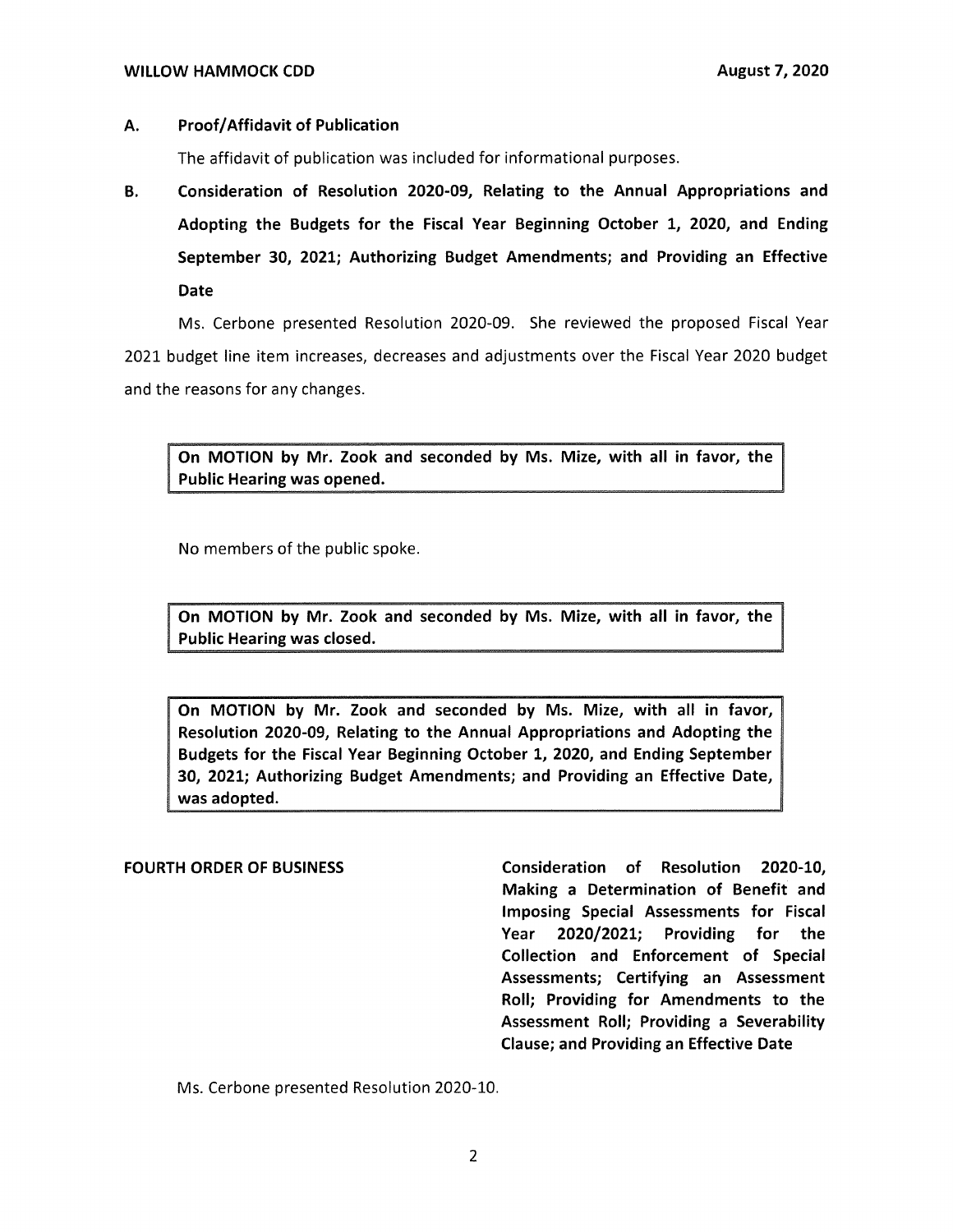On MOTION by Mr. Zook and seconded by Ms. Mize, with all in favor, Resolution 2020-10, Making a Determination of Benefit and Imposing Special Assessments for Fiscal Year 2020/2021; Providing for the Collection and Enforcement of Special Assessments; Certifying an Assessment Roll; Providing for Amendments to the Assessment Roll; Providing a Severability Clause; and Providing an Effective Date, was adopted.

FIFTH ORDER OF BUSINESS CONSIDERED Consideration of Temporary Access Easement Agreement with Willow Lane Holdings, LLC, Criteria Development, LLC, and Criteria Construction, LLC

Ms. Cerbone presented the Temporary Access and Maintenance Easement Agreement.

Ms. Mackie discussed the circumstances that required expedient execution.

On MOTION by Ms. Mize and seconded by Mr. Zook, with all in favor, the Temporary Access Easement Agreement with Willow Lane Holdings, LLC, Criteria Development, LLC, and Criteria Construction, LLC, was ratified.

SIXTH ORDER OF **BUSINESS** Consideration of Resolution 2020-11, Designating Dates, Times and Locations for Regular Meetings of the Board of Supervisors of the District for Fiscal Year 2020/2021 and Providing for an Effective Date

Ms. Cerbone presented Resolution 2020-11.

On MOTION by Mr. Zook and seconded by Ms. Mize, with all in favor, Resolution 2020-11, Designating Dates, Times and Locations for Regular Meetings of the Board of Supervisors of the District for Fiscal Year 2020/2021 and Providing for an Effective Date, was adopted.

SEVENTH ORDER OF **BUSINESS** Presentation of Audited Annual Financial Report for Fiscal Year Ended September 30, 2019, Prepared by Berger, Toombs, Elam, Gaines & Frank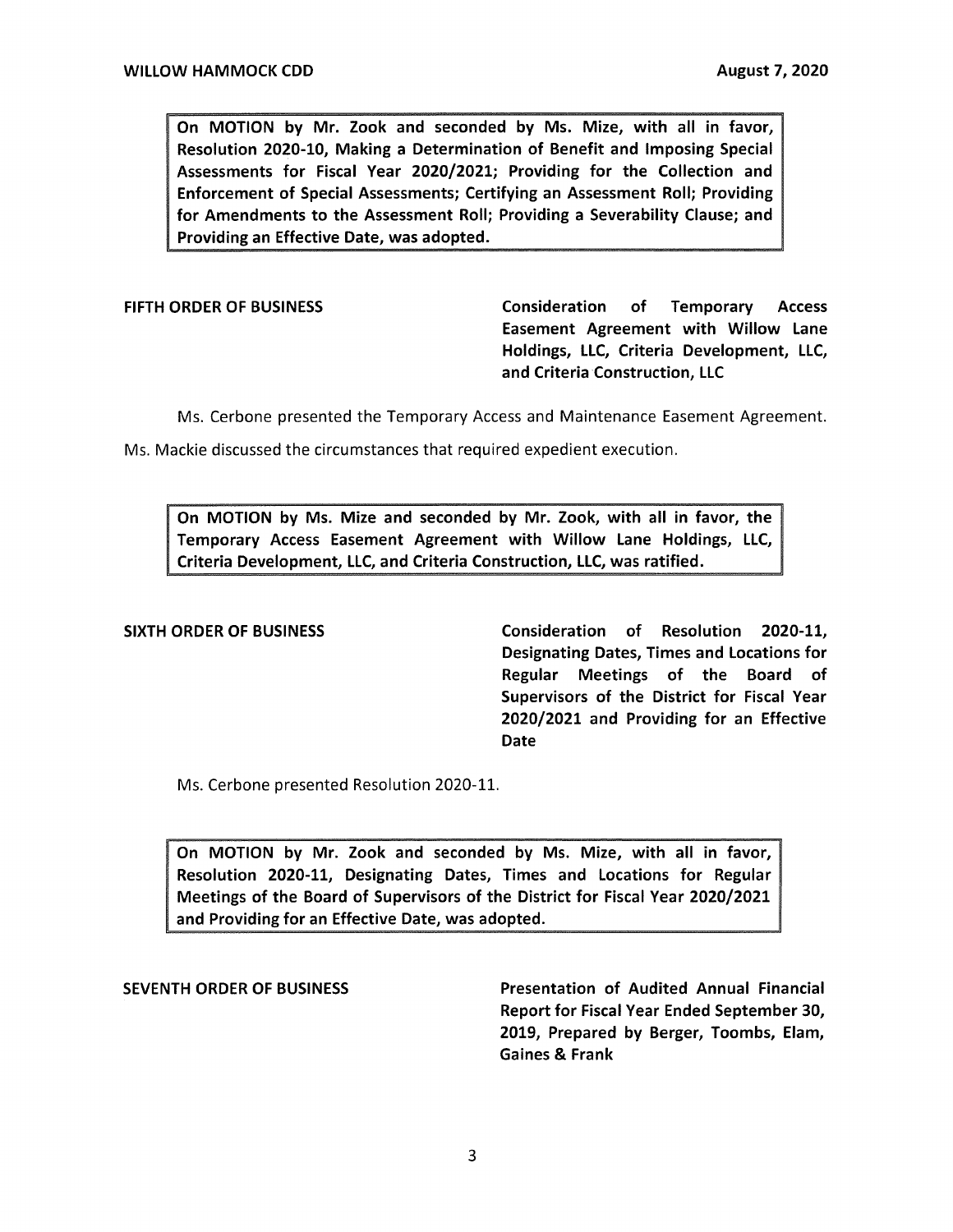Ms. Cerbone presented the Audited Annual Financial Report for Fiscal Year Ended September 30, 2019. There were no findings, irregularities or instances of noncompliance; it was a clean audit. Regarding a notation on Page 4, under Financial Highlights, that stated, on September 30, 2019, the liabilities of the District exceeded its assets by \$57,724, Ms. Cerbone explained that this is not unusual in the early stages of a District and it does not mean the District is in a precarious financial position.

**EIGHTH ORDER OF BUSINESS Consideration of Resolution 2020-12, Hereby Accepting the Audited Annual Financial Report for the Fiscal Year Ended September 30, 2019** 

Ms. Cerbone presented Resolution 2020-12.

**On MOTION by Ms. Mize and seconded by Mr. Zook, with all in favor, Resolution 2020-12, Hereby Accepting the Audited Annual Financial Report for the Fiscal Year Ended September 30, 2019, was adopted.** 

**NINTH ORDER OF BUSINESS Acceptance of Unaudited Financial Statements as of June 30, 2020** 

Ms. Cerbone presented the Unaudited Financial Statements as of June 30, 2020.

**TION by Mr. Zook and seconded by Ms. Mize, with all in favor, the Unaudited Financial Statements as of June 30, 2020, were accepted.** 

**TENTH ORDER OF BUSINESS** Approval of May 1, 2020 Virtual Public **Meeting Minutes** 

Ms. Cerbone presented the May 1, 2020 Virtual Public Meeting Minutes.

**On MOTION by Mr. Zook and seconded by Ms. Mize, with all in favor, the May 1, 2020 Virtual Public Meeting Minutes, as presented, were approved.**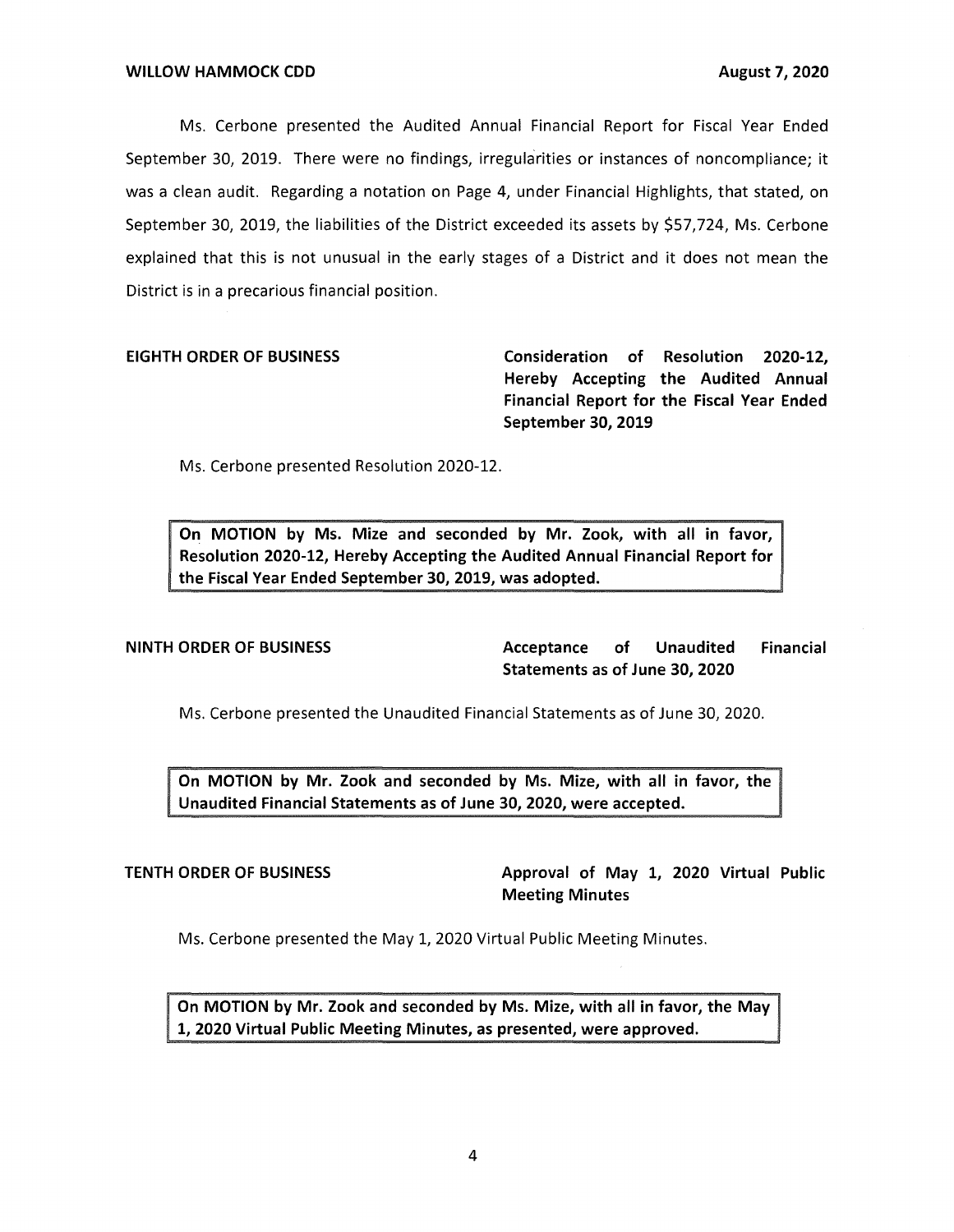### **ELEVENTH ORDER OF BUSINESS STATES STAFF Reports**

**A. District Counsel: Hopping Green & Sams, PA** 

There being nothing additional to report, the next item followed.

**B. District Engineer: ZNS Engineering, L.C.** 

There being no report, the next item followed.

## **C. District Manager: Wrathe/1, Hunt and Associates, LLC**

• **NEXT MEETING: September 4, 2020 at 10:00 a.m.** 

## o **QUORUM CHECK**

Supervisors Zook, Lutz and Snyder confirmed their attendance at the September 4, 2020 meeting.

## **TWELFTH ORDER OF BUSINESS Board Members' Comments/Requests**

Mr. Zook asked for the Board transition to be scheduled for the next meeting. Ms. Cerbone stated the next meeting would likely be required to be in-person. Supervisors Mize and Mundell would submit their resignations.

# **THIRTEENTH ORDER OF BUSINESS Public Comments**

 $\overline{\phantom{a}}$ There being no public comments, the next item followed.

## **FOURTEENTH ORDER OF BUSINESS Adjournment**

There being nothing further to discuss, the meeting adjourned.

**n MOTION by Mr. Zook and seconded by Ms. Mize, with all in favor, the eeting adjourned at 10:37 a.m.** 

## [SIGNATURES APPEAR ON THE FOLLOWING PAGE]